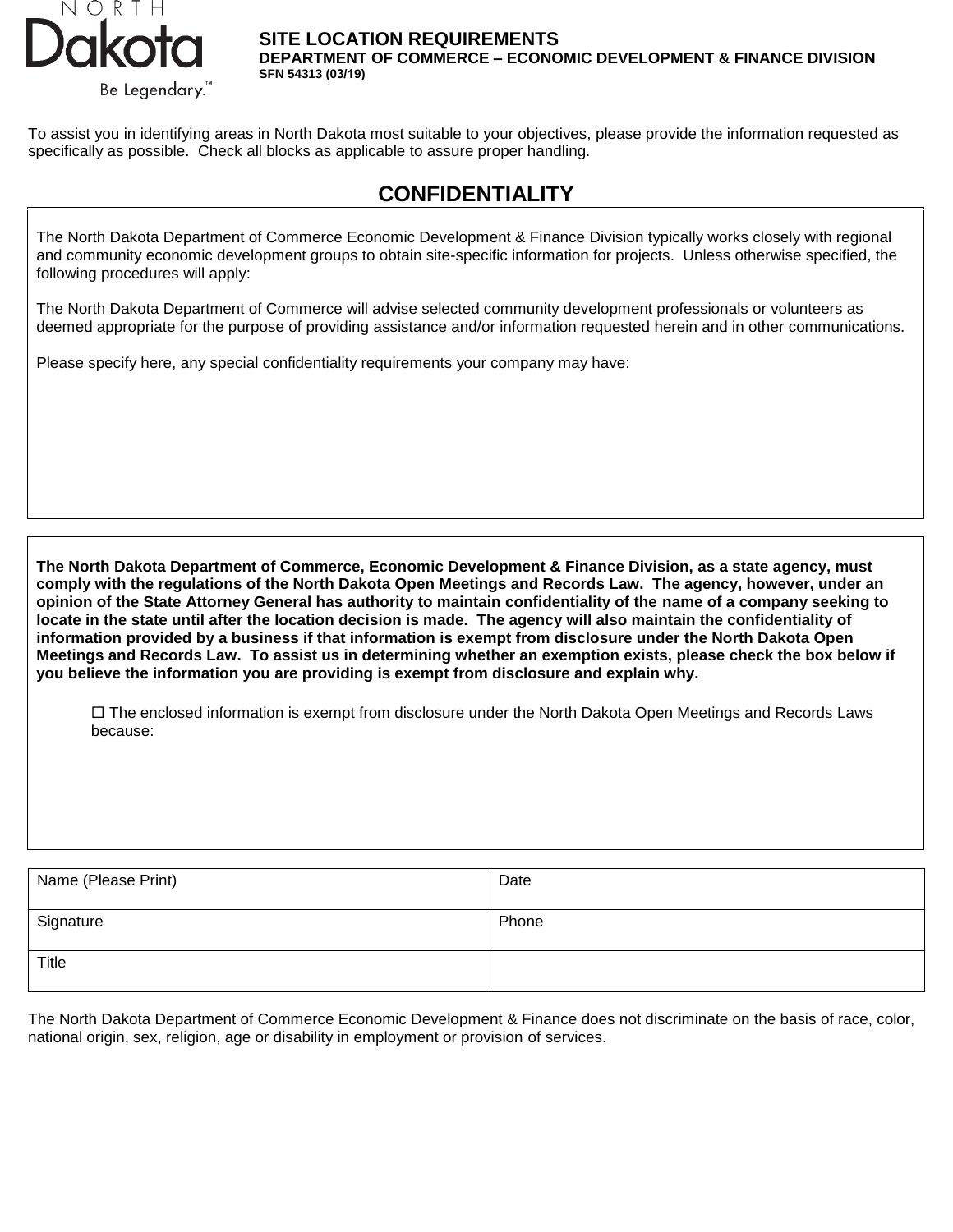DEPARTMENT OF COMMERCE – ECONOMIC DEVELOPMENT & FINANCE DIVISION SFN 54313 (11-2021)

### **Corporate Information**

| Company                |                                                                                                                      |       |                              |                         |  |  |  |
|------------------------|----------------------------------------------------------------------------------------------------------------------|-------|------------------------------|-------------------------|--|--|--|
| Contact                |                                                                                                                      | Title |                              |                         |  |  |  |
| <b>Address</b>         |                                                                                                                      | City  | State/Province               | Zip/Postal Code/Country |  |  |  |
| Physical Location      |                                                                                                                      | City  | State/Province               | Zip/Postal Code/Country |  |  |  |
| Fax                    |                                                                                                                      | Email |                              |                         |  |  |  |
| Parent Company         |                                                                                                                      |       |                              |                         |  |  |  |
| <b>Website Address</b> |                                                                                                                      |       |                              |                         |  |  |  |
| Ownership □ Private    | $\square$ Public                                                                                                     |       |                              |                         |  |  |  |
|                        | <b>Project Timeline</b>                                                                                              |       |                              |                         |  |  |  |
| Immediacy of Need:     |                                                                                                                      |       |                              |                         |  |  |  |
| $\Box$                 | Information only at this time                                                                                        |       |                              |                         |  |  |  |
| □                      | Initial site visit expected in ______ months                                                                         |       |                              |                         |  |  |  |
| □                      | Preliminary decision date ______                                                                                     |       |                              |                         |  |  |  |
| □                      | Proposed final decision date______                                                                                   |       |                              |                         |  |  |  |
| □                      |                                                                                                                      |       |                              |                         |  |  |  |
| □                      | <b>External Financing Identified</b>                                                                                 |       |                              |                         |  |  |  |
| □                      | Board approval of internal project finding                                                                           |       |                              |                         |  |  |  |
| □                      | Product contracts pending                                                                                            |       |                              |                         |  |  |  |
| □                      |                                                                                                                      |       |                              |                         |  |  |  |
| <b>Business Type</b>   | Project Type                                                                                                         |       |                              |                         |  |  |  |
| □                      | <b>Distribution</b>                                                                                                  | ⊔     | Consolidation                |                         |  |  |  |
| □                      | Fabrication                                                                                                          | ப     | Expansion, new location      |                         |  |  |  |
| $\Box$                 | Assembly                                                                                                             | ⊔     | Expansion, existing location |                         |  |  |  |
| □                      | Service                                                                                                              | ⊔     | Relocation                   |                         |  |  |  |
| $\Box$                 | Headquarters                                                                                                         | ⊔     | Start-up Company             |                         |  |  |  |
| $\Box$                 |                                                                                                                      |       |                              |                         |  |  |  |
|                        | Please identify your North American Industry Classification System (NAICS) code (Find your NAICS code www.naics.com) |       |                              |                         |  |  |  |
|                        |                                                                                                                      |       |                              |                         |  |  |  |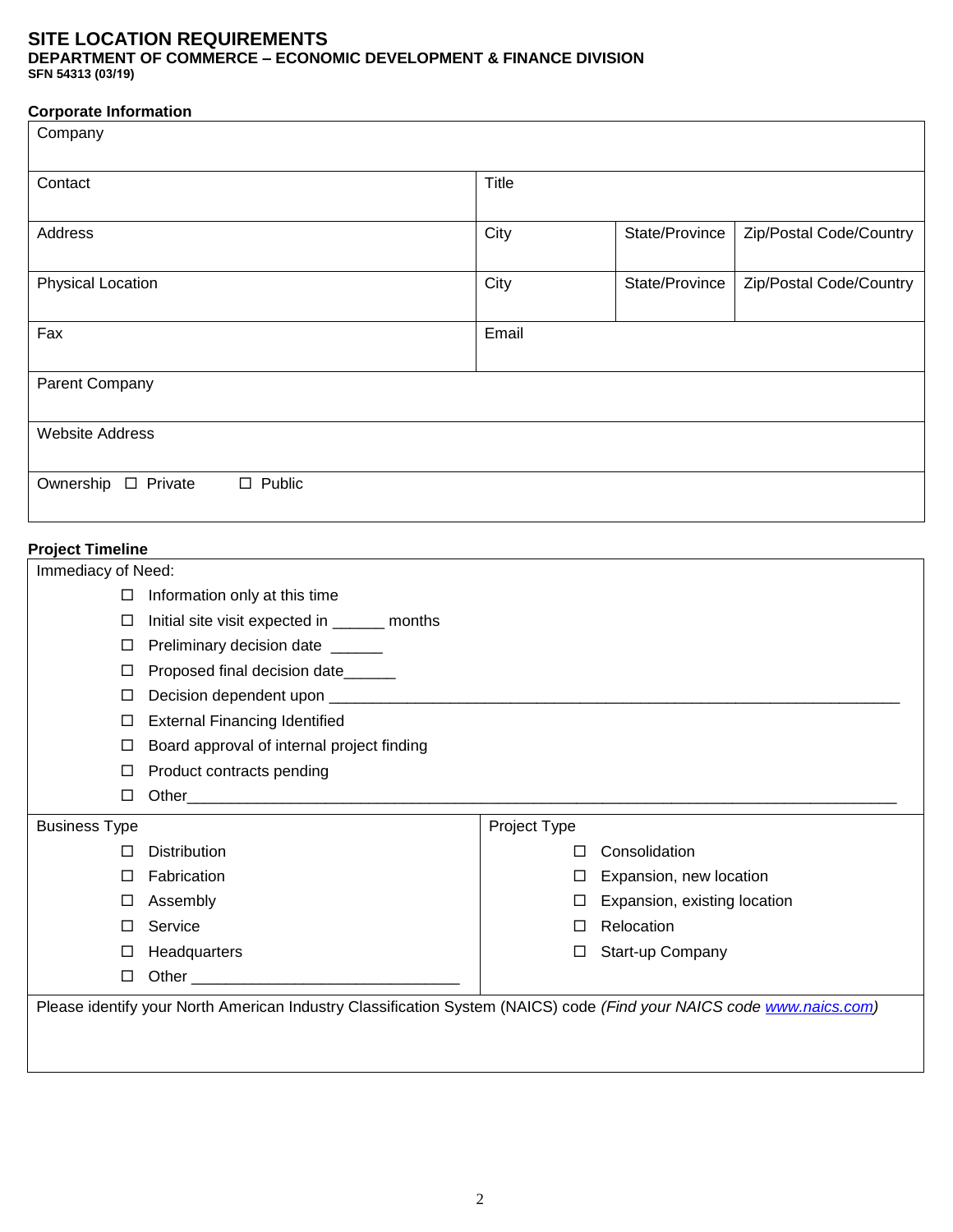DEPARTMENT OF COMMERCE – ECONOMIC DEVELOPMENT & FINANCE DIVISION SFN 54313 (11-2021)

**Most Critical Needs** *(In order of importance)*

| 1.                                                                                         |                           |  |
|--------------------------------------------------------------------------------------------|---------------------------|--|
|                                                                                            |                           |  |
|                                                                                            |                           |  |
| 2.                                                                                         |                           |  |
|                                                                                            |                           |  |
|                                                                                            |                           |  |
| 3.                                                                                         |                           |  |
|                                                                                            |                           |  |
|                                                                                            |                           |  |
| 4.                                                                                         |                           |  |
|                                                                                            |                           |  |
|                                                                                            |                           |  |
| Comments:                                                                                  |                           |  |
|                                                                                            |                           |  |
|                                                                                            |                           |  |
|                                                                                            |                           |  |
|                                                                                            |                           |  |
|                                                                                            |                           |  |
|                                                                                            |                           |  |
|                                                                                            |                           |  |
| <b>Project Information</b>                                                                 |                           |  |
| Is the project:                                                                            |                           |  |
| Resource driven? □ Yes □ No                                                                | Market driven? □ Yes □ No |  |
| Other? Please Explain:                                                                     |                           |  |
|                                                                                            |                           |  |
|                                                                                            |                           |  |
| Do these factors limit your search to specific areas of North Dakota? $\Box$ Yes $\Box$ No |                           |  |
| Regions of Interest:                                                                       |                           |  |
| $\square$ Statewide                                                                        |                           |  |

 $\Box$  Specific Area(s):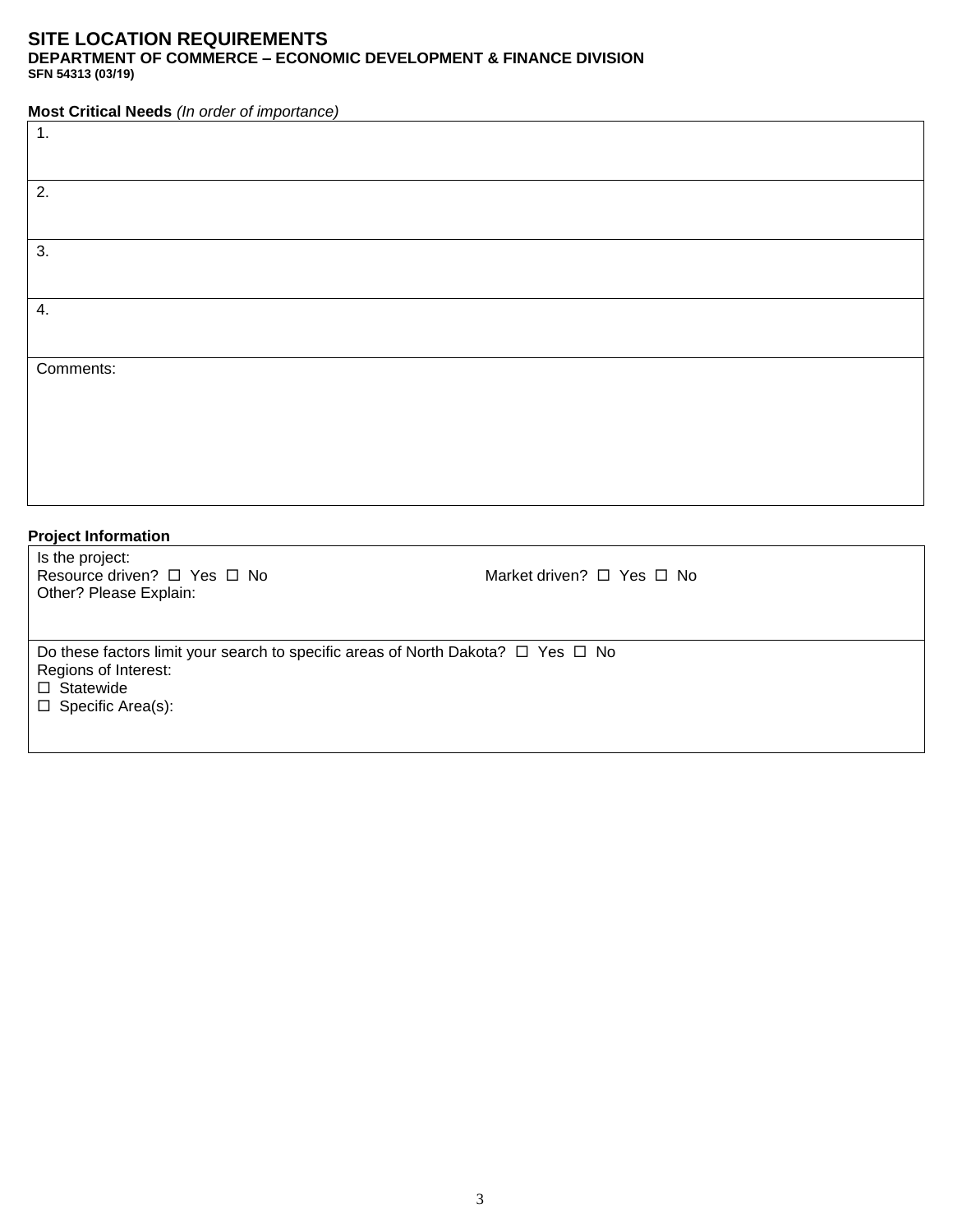DEPARTMENT OF COMMERCE – ECONOMIC DEVELOPMENT & FINANCE DIVISION SFN 54313 (11-2021)

#### **Financing**

| Estimated Total Capital Investment \$ |                           |                                                      |                                                                                          |                              |       |  |
|---------------------------------------|---------------------------|------------------------------------------------------|------------------------------------------------------------------------------------------|------------------------------|-------|--|
| Plant \$                              | Land \$<br>Equipment\$    |                                                      |                                                                                          |                              |       |  |
|                                       |                           |                                                      | Does your company have the funds necessary to finance this project: $\Box$ Yes $\Box$ No |                              |       |  |
| If no, please explain:                |                           |                                                      |                                                                                          |                              |       |  |
|                                       |                           |                                                      |                                                                                          |                              |       |  |
|                                       |                           |                                                      |                                                                                          |                              |       |  |
|                                       |                           |                                                      |                                                                                          |                              |       |  |
| Expected Investments by the Firm:     |                           |                                                      |                                                                                          |                              |       |  |
|                                       | Land                      | <b>Buildings &amp; Other</b><br><b>Real Property</b> | Furniture &<br>Fixtures &<br>Equipment                                                   | Machinery/Heavy<br>Equipment | Total |  |
| Year 1                                | \$                        | \$                                                   | \$                                                                                       | \$                           | \$    |  |
| Year <sub>2</sub>                     | \$                        | \$                                                   | \$                                                                                       | \$                           | \$    |  |
| Year <sub>3</sub>                     | \$                        | \$                                                   | \$                                                                                       | \$                           | \$    |  |
| Year 4                                | $\sqrt[6]{\frac{1}{2}}$   | \$                                                   | \$                                                                                       | \$                           | \$    |  |
| Year 5                                | \$                        | \$                                                   | \$                                                                                       | $\boldsymbol{\mathsf{S}}$    | \$    |  |
| Year <sub>6</sub>                     | \$                        | \$                                                   | \$                                                                                       | \$                           | \$    |  |
| Year <sub>7</sub>                     | \$                        | \$                                                   | \$                                                                                       | \$                           | \$    |  |
| Year <sub>8</sub>                     | $\$\$                     | $\, \, \raisebox{12pt}{$\scriptstyle \$}$            | $\, \, \raisebox{12pt}{$\scriptstyle \$}$                                                | \$                           | \$    |  |
| Year 9                                | $\boldsymbol{\mathsf{S}}$ | \$                                                   | \$                                                                                       | \$                           | \$    |  |
| Year 10                               | $\boldsymbol{\mathsf{S}}$ | \$                                                   | \$                                                                                       | \$                           | \$    |  |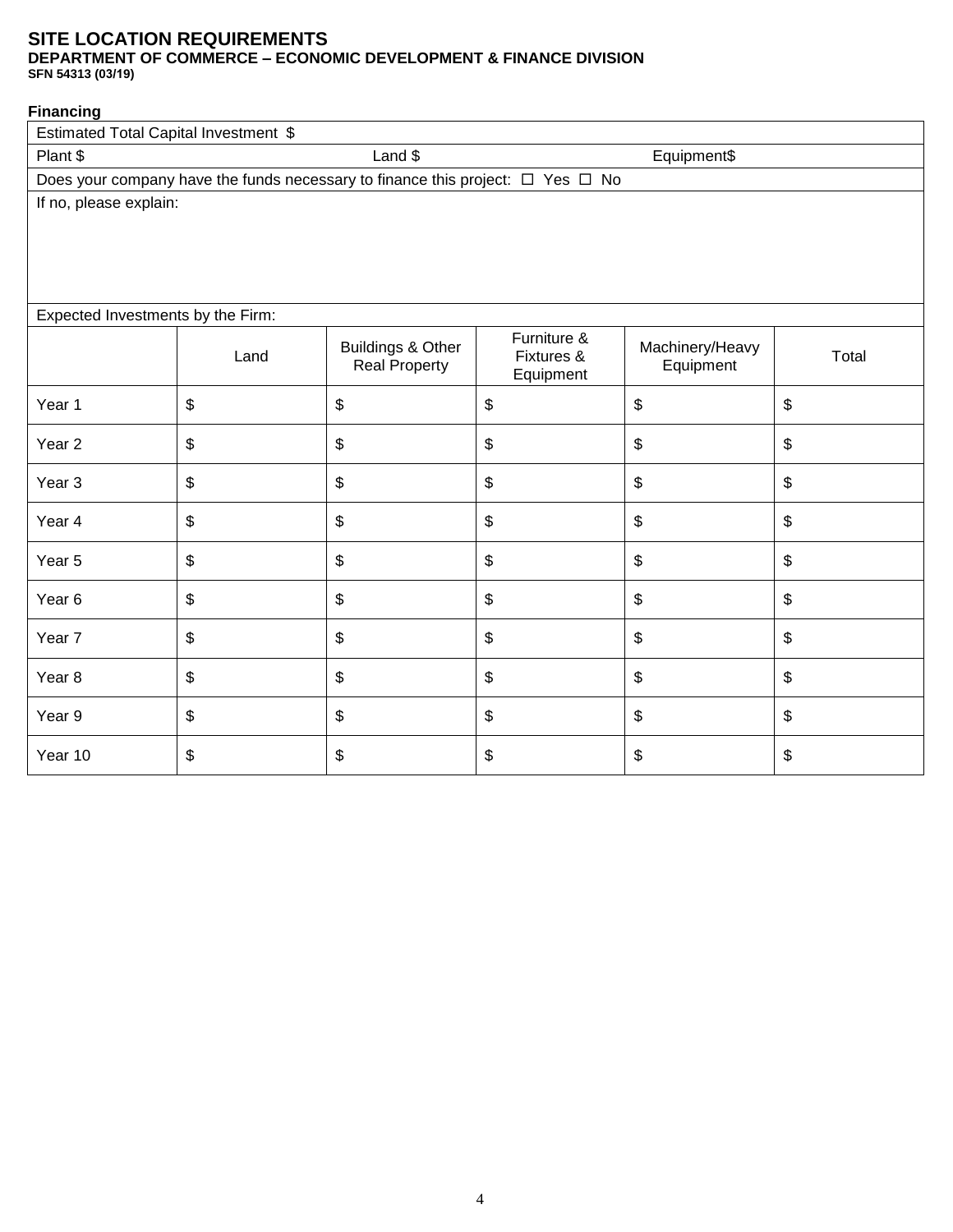DEPARTMENT OF COMMERCE – ECONOMIC DEVELOPMENT & FINANCE DIVISION SFN 54313 (11-2021)

| <b>Personnel</b>                        |                                                          |                           |
|-----------------------------------------|----------------------------------------------------------|---------------------------|
|                                         | Number of new workers to be hired at the firm each year: |                           |
|                                         | New Jobs at ND location                                  |                           |
| Year 1                                  |                                                          |                           |
| Year <sub>2</sub>                       |                                                          |                           |
| Year <sub>3</sub>                       |                                                          |                           |
| Year 4                                  |                                                          |                           |
| Year 5                                  |                                                          |                           |
| Total                                   |                                                          |                           |
| Peak Employment: _                      |                                                          |                           |
|                                         | Number of personnel to be transferred to new location:   |                           |
|                                         |                                                          |                           |
|                                         |                                                          |                           |
|                                         |                                                          |                           |
| Types of labor required in local area:  |                                                          |                           |
|                                         |                                                          |                           |
| Unskilled _______________               | % of workers                                             | Average Wage \$           |
| Skilled:                                |                                                          |                           |
| Type of Skill:                          |                                                          | % of workers              |
| Type of Skill:                          |                                                          | % of workers              |
| Type of Skill:                          |                                                          | % of workers              |
| Type of Skill:                          |                                                          | % of workers              |
| □ Prefer non-union                      | $\Box$ Prefer union                                      | $\Box$ Union not a factor |
| $\Box$ Training assistance important    | $\Box$ Training not a factor                             |                           |
| Please explain benefit package, if any: |                                                          |                           |
|                                         |                                                          |                           |
|                                         |                                                          |                           |
|                                         |                                                          |                           |
|                                         |                                                          |                           |
|                                         |                                                          |                           |
|                                         |                                                          |                           |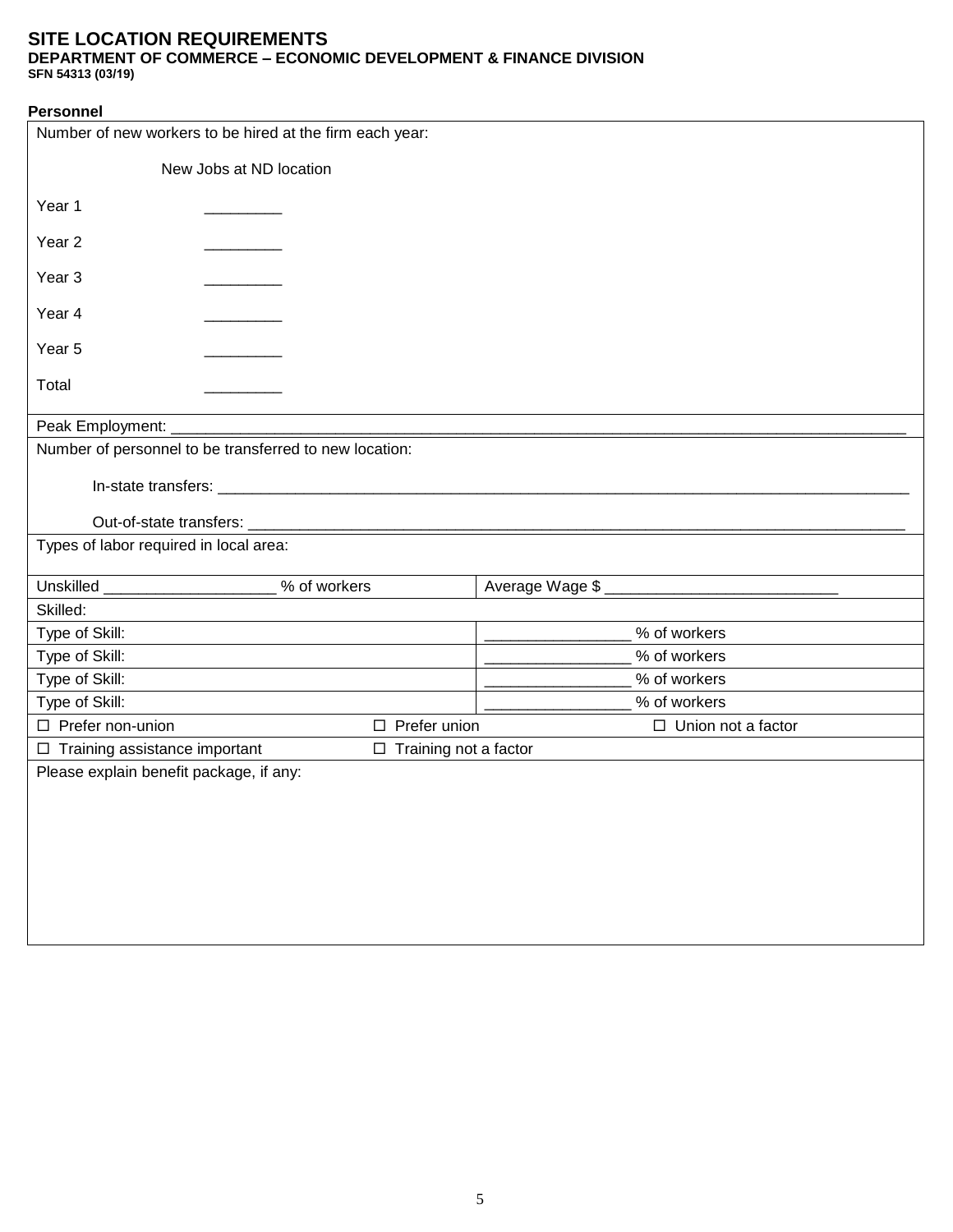DEPARTMENT OF COMMERCE – ECONOMIC DEVELOPMENT & FINANCE DIVISION SFN 54313 (11-2021)

#### **Environment**

- □ Permit/license assistance needed
- $\Box$  Facility will have no environmental impact
- $\Box$  This is not an environment factor
- $\Box$  Facility will affect the environment in the following manner:

| <b>Content</b>                      | Volume |
|-------------------------------------|--------|
| $\square$ Air                       |        |
| □ Water                             |        |
| □ Sewer                             |        |
| $\Box$ Odor                         |        |
| Noise<br>$\Box$                     |        |
| $\Box$ Other                        |        |
| Is recycling applicable? □ Yes □ No |        |
| Type of feed stream needed:         |        |
| Type of feed stream available:      |        |

#### **Market**

| Product(s) of proposed facility:         |                                                                                                                              |  |
|------------------------------------------|------------------------------------------------------------------------------------------------------------------------------|--|
| Raw Materials:                           | Origin:                                                                                                                      |  |
| area):                                   | Market areas to be served from project facility (indicate three largest metropolitan areas to be serviced within each market |  |
| North Dakota                             |                                                                                                                              |  |
| U.S. Region<br>(other than North Dakota) |                                                                                                                              |  |
| National                                 |                                                                                                                              |  |
| International                            |                                                                                                                              |  |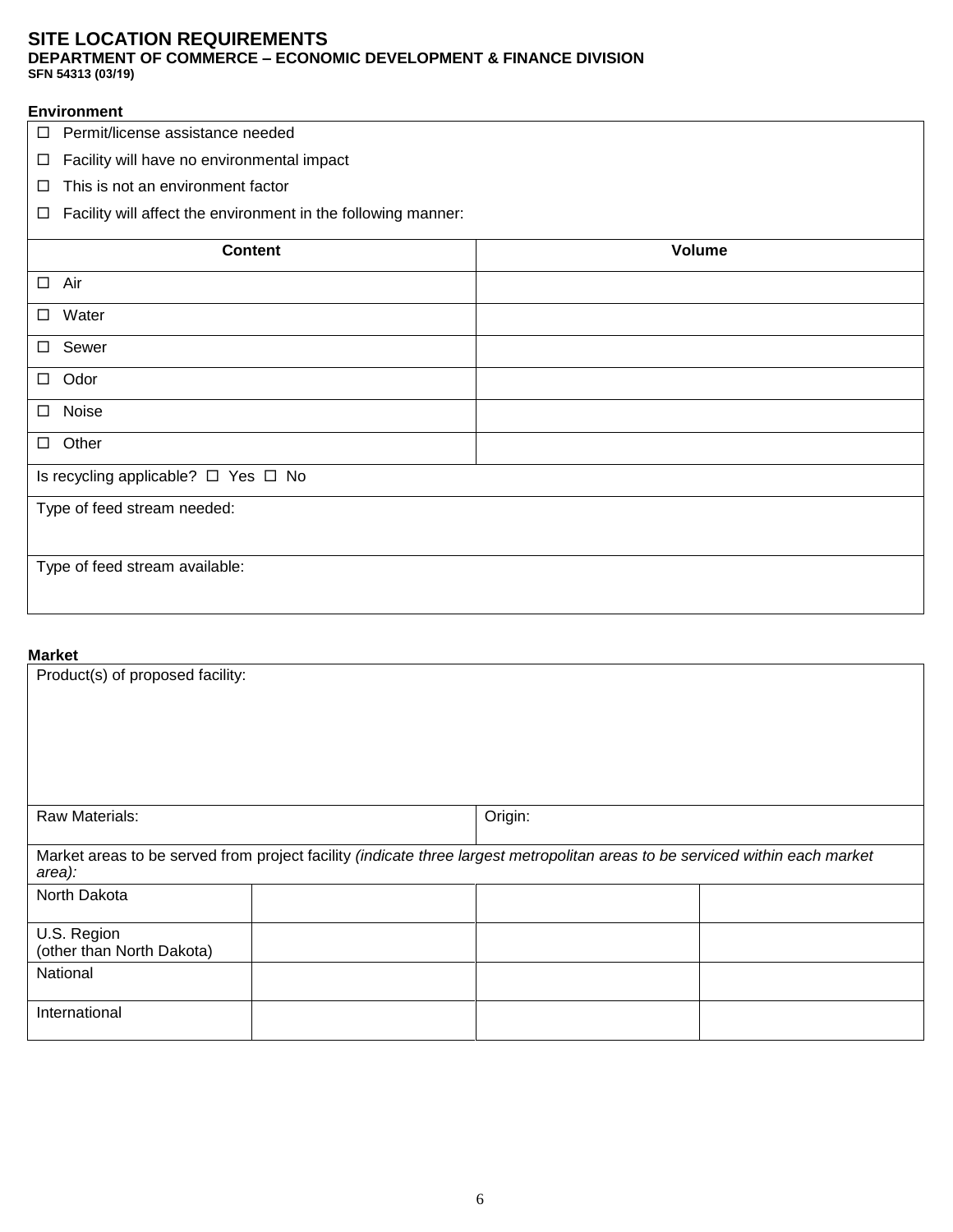DEPARTMENT OF COMMERCE – ECONOMIC DEVELOPMENT & FINANCE DIVISION SFN 54313 (11-2021)

#### **Transportation**

| Production materials arrive<br>via:   | Air ________________%                              |                         | $True k$ _______________% |                                      | Rail ______________% |  |
|---------------------------------------|----------------------------------------------------|-------------------------|---------------------------|--------------------------------------|----------------------|--|
| Finished products distributed<br>via: | $Air$ %                                            |                         | Truck _____________%      |                                      | Rail ______________% |  |
| List related requirements:            |                                                    |                         |                           |                                      |                      |  |
|                                       |                                                    |                         |                           |                                      |                      |  |
| $\Box$ International air service      |                                                    | □ United Parcel Service |                           | $\Box$ Corporate aircraft facilities |                      |  |
| $\Box$ Common carriers (trucks)       | □ Inter-modal                                      |                         |                           | $\Box$ Interstate access             | $\Box$ Rail          |  |
| $\Box$ Other:                         |                                                    |                         |                           |                                      |                      |  |
|                                       |                                                    |                         |                           |                                      |                      |  |
|                                       |                                                    |                         |                           |                                      |                      |  |
| <b>Special Services</b>               |                                                    |                         |                           |                                      |                      |  |
| Support services:                     |                                                    |                         |                           |                                      |                      |  |
| □ Machine Shop                        | $\Box$ Metal Fabrication                           |                         |                           | $\Box$ Heat Treating                 |                      |  |
| $\Box$ Plating                        | $\Box$ Painting<br>$\Box$ Sterilization/Laboratory |                         |                           |                                      |                      |  |
| $\Box$ Other (Please Specify):        |                                                    |                         |                           |                                      |                      |  |
|                                       |                                                    |                         |                           |                                      |                      |  |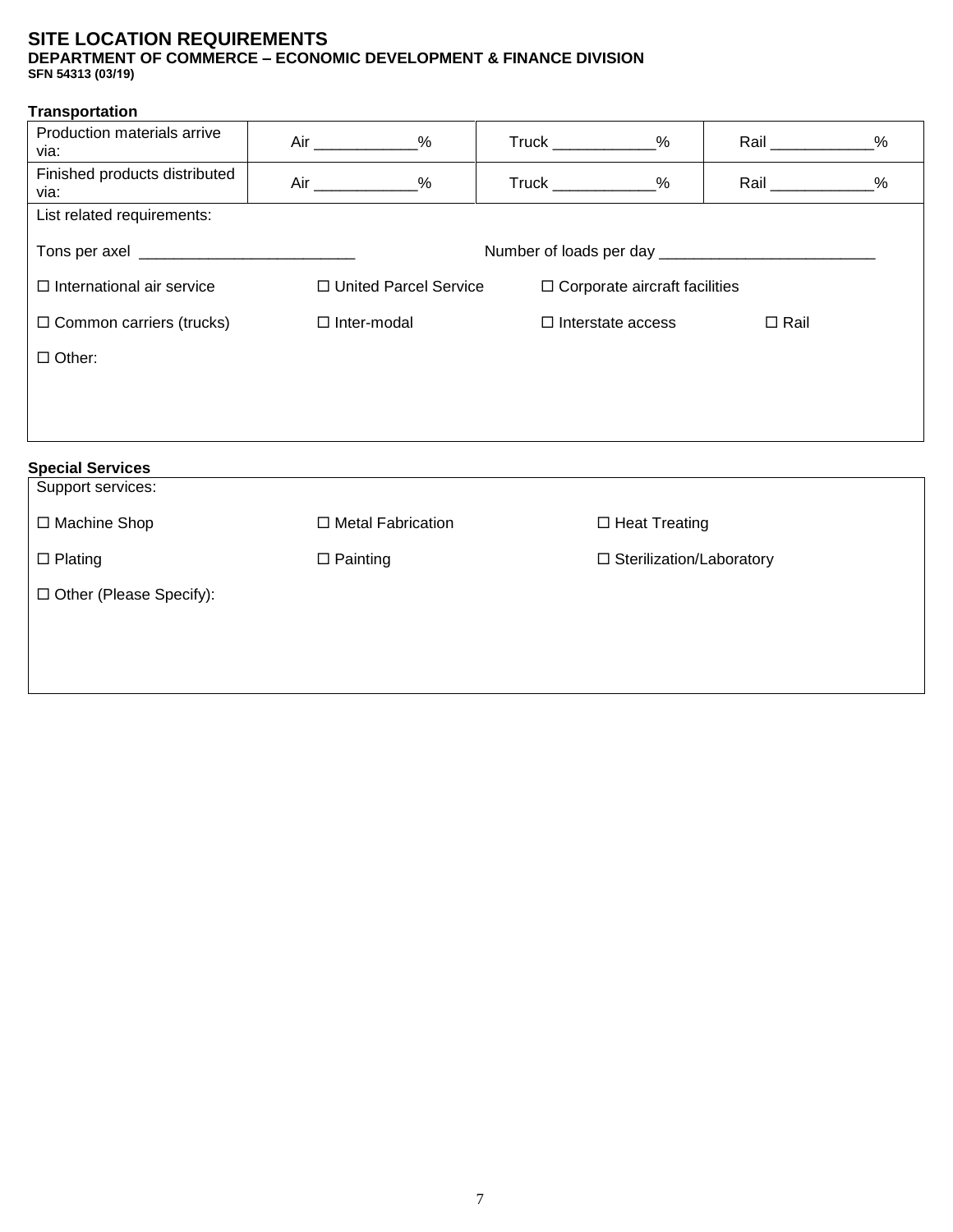DEPARTMENT OF COMMERCE – ECONOMIC DEVELOPMENT & FINANCE DIVISION SFN 54313 (11-2021)

| <b>Site/Building</b>                         |                                                                                |                    |                          |                                          |
|----------------------------------------------|--------------------------------------------------------------------------------|--------------------|--------------------------|------------------------------------------|
| Site Preference:                             |                                                                                |                    |                          |                                          |
| $\Box$ Industrial park                       | □ Enterprise Zone                                                              | □ Campus Setting   |                          | □ Foreign Trade Zone                     |
| $\Box$ Freestanding Site                     | $\Box$ Incubator Site                                                          | $\Box$ Rail Siding |                          | □ Major Highway Access                   |
| $\Box$ Interstate Access                     |                                                                                |                    |                          |                                          |
| Location Preference:                         |                                                                                |                    |                          |                                          |
| □ Commercial airport within __________ miles |                                                                                |                    |                          |                                          |
| □ Private airport within __________ miles    |                                                                                |                    |                          |                                          |
| □ College/university within ________ miles   |                                                                                |                    |                          |                                          |
|                                              | □ Population density _________/square mile within a radius of ___________miles |                    |                          |                                          |
| $\Box$ Other:                                |                                                                                |                    |                          |                                          |
|                                              |                                                                                |                    |                          |                                          |
|                                              |                                                                                |                    |                          |                                          |
| Size of Site:                                |                                                                                |                    |                          |                                          |
|                                              | Minimum acres preferred: ______________ Parking for ___________ cars           |                    |                          |                                          |
| An Existing Building is:                     |                                                                                |                    |                          |                                          |
|                                              |                                                                                |                    |                          |                                          |
| $\Box$ Required                              | □ Preferred                                                                    |                    | □ Unnecessary            |                                          |
| Desire:                                      |                                                                                |                    |                          |                                          |
| $\square$ Lease                              | $\Box$ Lease with option                                                       |                    | $\Box$ Purchase          |                                          |
| $\Box$ Build-to-suit                         | $\Box$ Multiple buildings acceptable                                           |                    | $\Box$ Under single roof |                                          |
| Office _______________ sq. ft.               | Production ______________ sq. ft.                                              |                    |                          | Outside storage ______________ sq. ft.   |
| Other _______________ sq. ft.                | Warehouse _______________ sq. ft.                                              |                    |                          | Total under roof _______________ sq. ft. |
| <b>Other Building Requirements:</b>          |                                                                                |                    |                          |                                          |
|                                              |                                                                                | $\Box$ Preferred   |                          | $\Box$ Manditory                         |
|                                              |                                                                                |                    |                          |                                          |
| $\Box$ Sprinkler                             | $\Box$ Air Conditioning                                                        |                    |                          |                                          |
|                                              |                                                                                |                    |                          |                                          |
| <b>Special Building Requirements:</b>        |                                                                                |                    |                          |                                          |
|                                              |                                                                                |                    |                          |                                          |
|                                              |                                                                                |                    |                          |                                          |